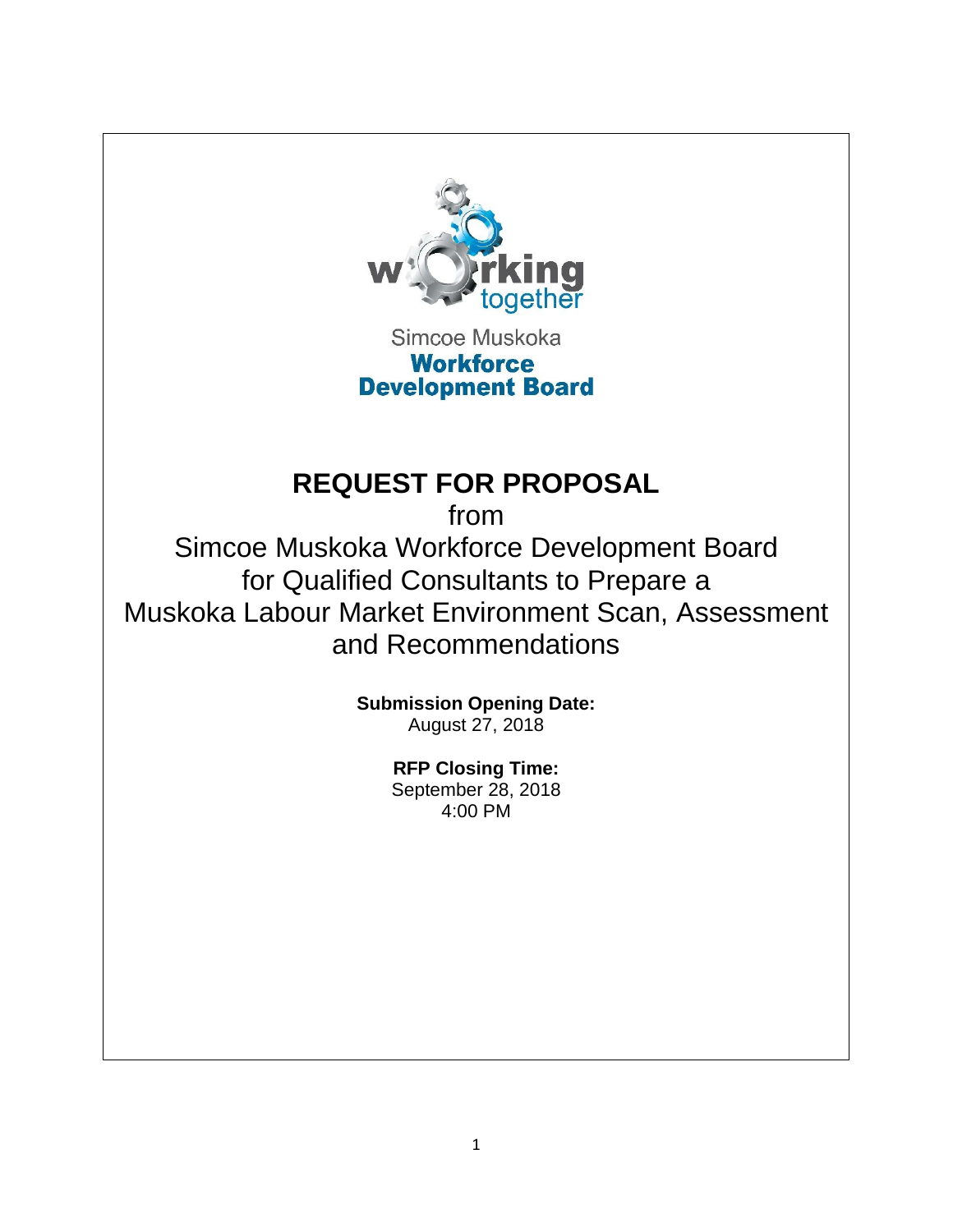from

Simcoe Muskoka Workforce Development Board

for

Qualified Consultants to Prepare a

Muskoka Labour Market Environment Scan, Assessment and Recommendations

## **Submission Opening Date:**

August 27, 2018

# **RFP Closing Time:**

September 28, 2018 4:00 PM

| <b>Table of Contents</b>                                  | Page |
|-----------------------------------------------------------|------|
| 1. Background: Simcoe Muskoka Workforce Development Board |      |
| 2. The Environmental Scan, Assessment and Recommendations |      |
| 3. Key Deliverables & Considerations                      | 4    |
| 4. Terms of Reference                                     | 6    |
| 5. Proposal Budget                                        |      |
| 6. Proposal Timeline                                      |      |
| 7. Proposal Requirements                                  |      |
| 8. Proponent Selection Process                            | 8    |
| 9. Additional Information                                 | 9    |
| 10. Miscellaneous                                         |      |

## **1. Background: Simcoe Muskoka Workforce Development Board**

SMWDB is a community directed, non-profit corporation located in Barrie, Ontario, 1 of 26 local planning board areas funded by the Ministry of Training, Colleges and Universities (MTCU). SMWDB acts as a neutral broker, sourcing, conducting and distributing local labour market research as well as engaging and facilitating community stakeholders in workforce development activities.

To remain in touch with the needs and issues of each community, SMWDB conducts community consultations and an annual employer survey to provide forums to hear concerns and to assist in finding grassroots solutions to specific employment and training challenges in different employment areas.

With broad public involvement, SMWDB provides analysis of training needs and acts as a local voice to governments on existing training and adjustment programs as well as providing direction on the need and design of new programs or services to ensure equitable access to marketable skills for a changing economy.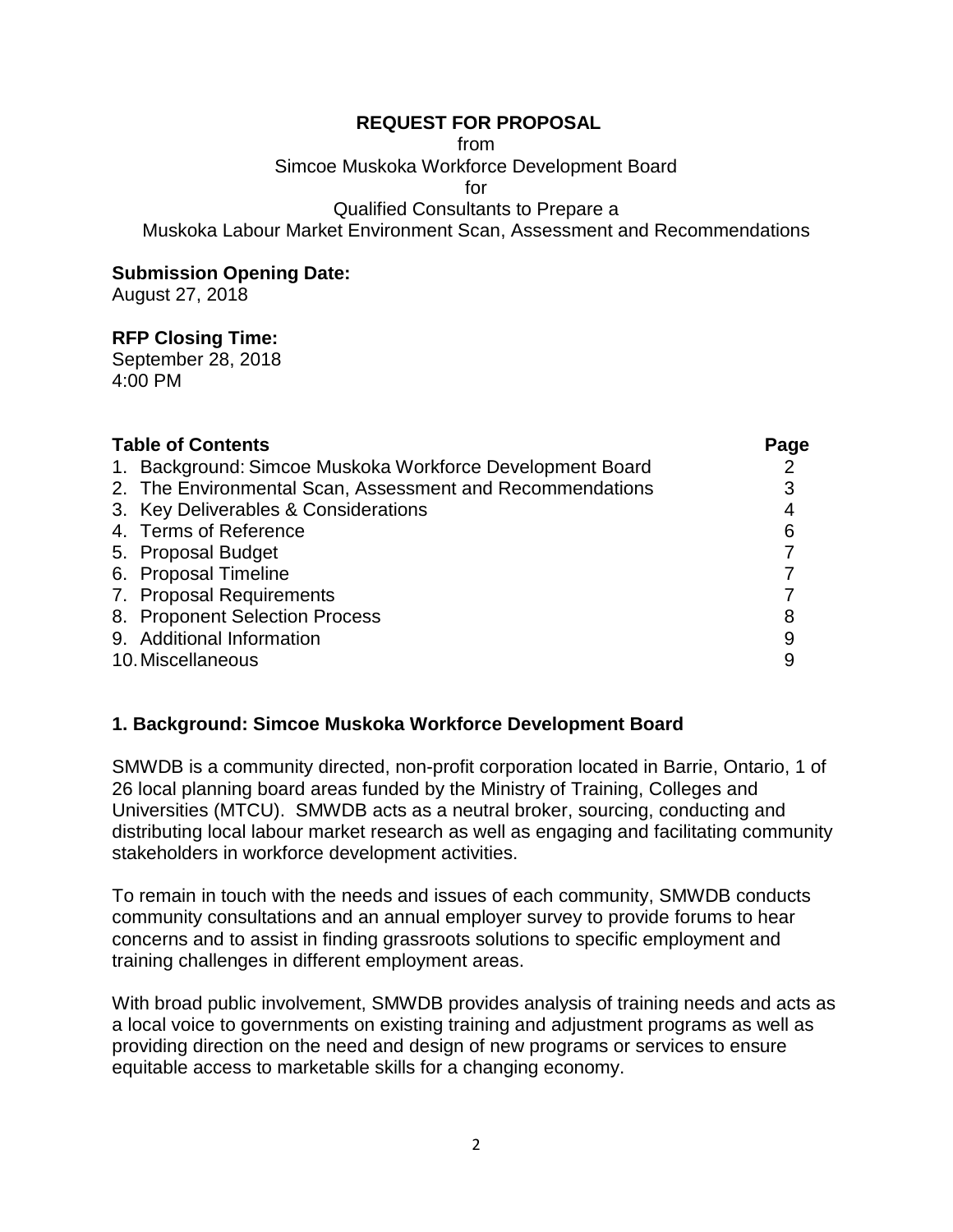from Simcoe Muskoka Workforce Development Board for Qualified Consultants to Prepare a Muskoka Labour Market Environment Scan, Assessment and Recommendations

## **2. The Environmental Scan, Assessment and Recommendations**

Today, Muskoka employers are finding it challenging to find the quantity and quality of employees that they need to maintain existing operations, and expand, putting existing jobs at risk, and limiting the development of new, high-quality employment opportunities. Under the direction of the successful proponent, this project will allow SMWDB and its partners to research and explore new concepts and approaches to improving workforce sustainability in the District of Muskoka, by convening directly with the working age population to understand systemic barriers and opportunities to fulltime, meaningful, and sustainable employment. According to Statistics Canada, in 2016, out of a total working age population of 50,765 only 16,135 (31.7%) individuals worked full time and year-round, 3% below the Ontario average, and household incomes averaged at \$67,880, \$6,407 below the Ontario average.

Muskoka's workforce has a lower participation rate and income level in comparison to Ontario, however due to the strong presence of seasonal residents, the cost of living remains high, highlighting the critical need to address this emerging issue.

With many employers unable to fill jobs, we must respond to this workforce challenge to ensure Muskoka residents are able to become and stay employed by giving the working age population a say in shaping the response to this issue. We will explore the unique complexities of working conditions in the District of Muskoka with current and future working-age Muskokans who will benefit from gaining/retaining meaningful employment. Job seekers face many challenges including seasonal employment, dispersed geography with limited access to employers via public transit, access to affordable housing, low wages, limited access to post-secondary training, and at times inflexible working conditions. These challenges are contributing to low household incomes and a low participation rate in the workforce. Many employers are looking to hire, however existing job seekers do not have the necessary skills, in particular for higher wage and skill jobs.

The results of the Environmental Scan, Assessment and Recommendations will form the basis of future workforce strategy and action plan development and implementation.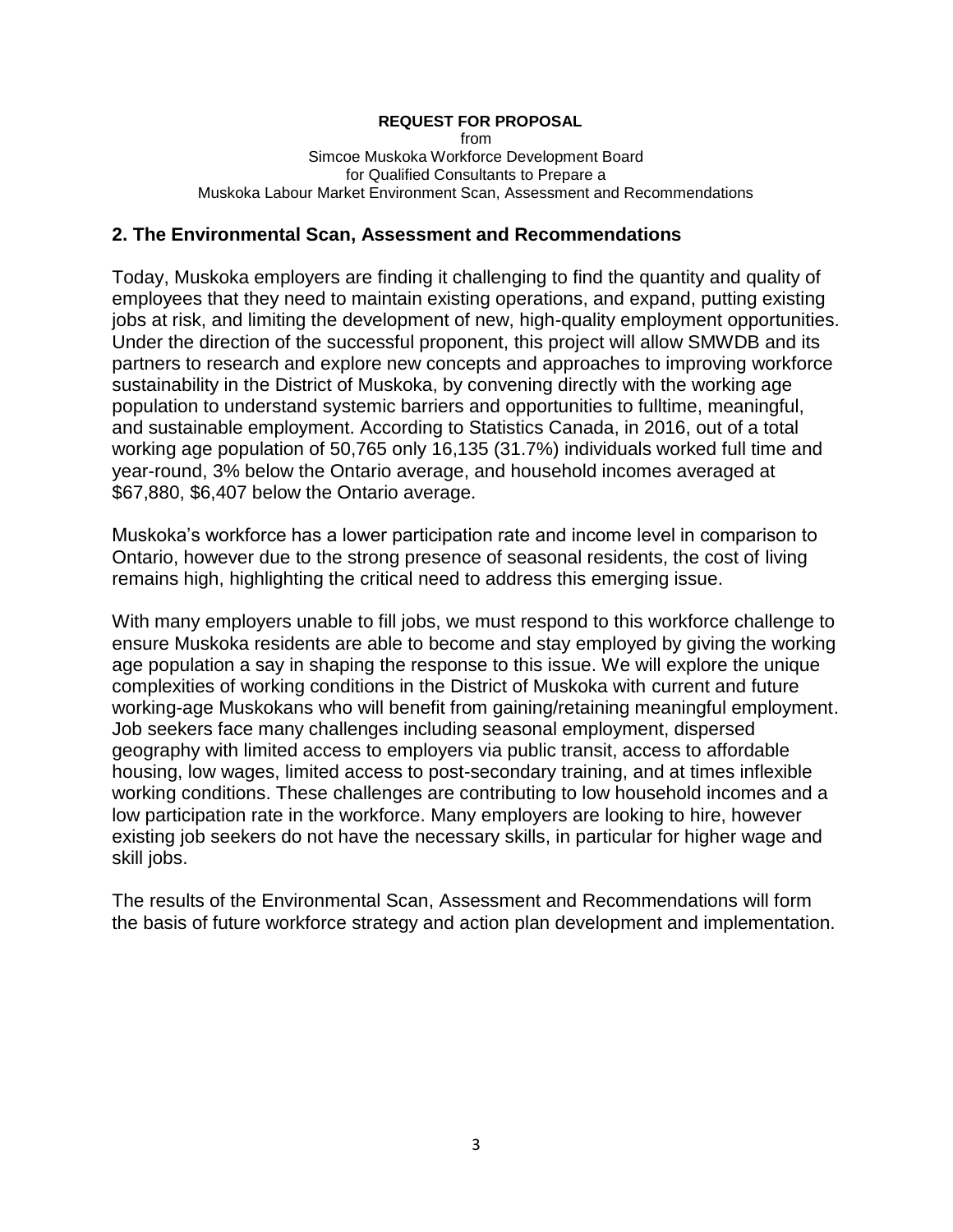from

Simcoe Muskoka Workforce Development Board for Qualified Consultants to Prepare a Muskoka Labour Market Environment Scan, Assessment and Recommendations

# **3. Key Deliverables & Considerations**

The Muskoka Labour Market Environmental Scan, Assessment and Recommendations will include the following deliverables and considerations in the final report:

- Review existing information and background reports related to the workforce and labour market in the District of Muskoka.
- Relate to youth and working age population (15-65 years of age)
- Identify and provide an in-depth understanding of the full scope of barriers and challenges faced in entering and remaining in the workforce
- Explore the unique complexities of working conditions in the District of Muskoka.
- Identify motivating factors for youth to find and retain local/regional employment in the short and long (15+ years) term.
- Assess and draw conclusions regarding gaps and expectations between working age population and employers.
- Assess and draw conclusions regarding the need and opportunity to utilize Soft Skills Solutions© (An SMWDB program)

Specifically:

- Develop and employ focus groups and surveys to understand the environment.
	- o Minimum of 8 working age focus groups
	- o Minimum of 3 youth-led focus groups (empower youth with an existing best practice "train the trainer" model). A staff person is available to assist with the training aspect of this component.

Note: In addition to gathering empirical data, anecdotal responses should be recorded and included in reports where deemed relevant.

- Clearly describe the experience of a cross section of Muskoka's working age population with:
	- o Awareness of employment opportunities available
	- o Finding employment
	- o Keeping employment
	- o Skills development
	- $\circ$  The types of employment available
	- o Advancement
- Conduct 2 roundtables with employers to share back research and assess opportunities and solutions.

Propose a minimum of 5 new and innovative actionable solutions to engage the working age population in existing workforce opportunities and prepare youth for future opportunities and retention in the regional workforce.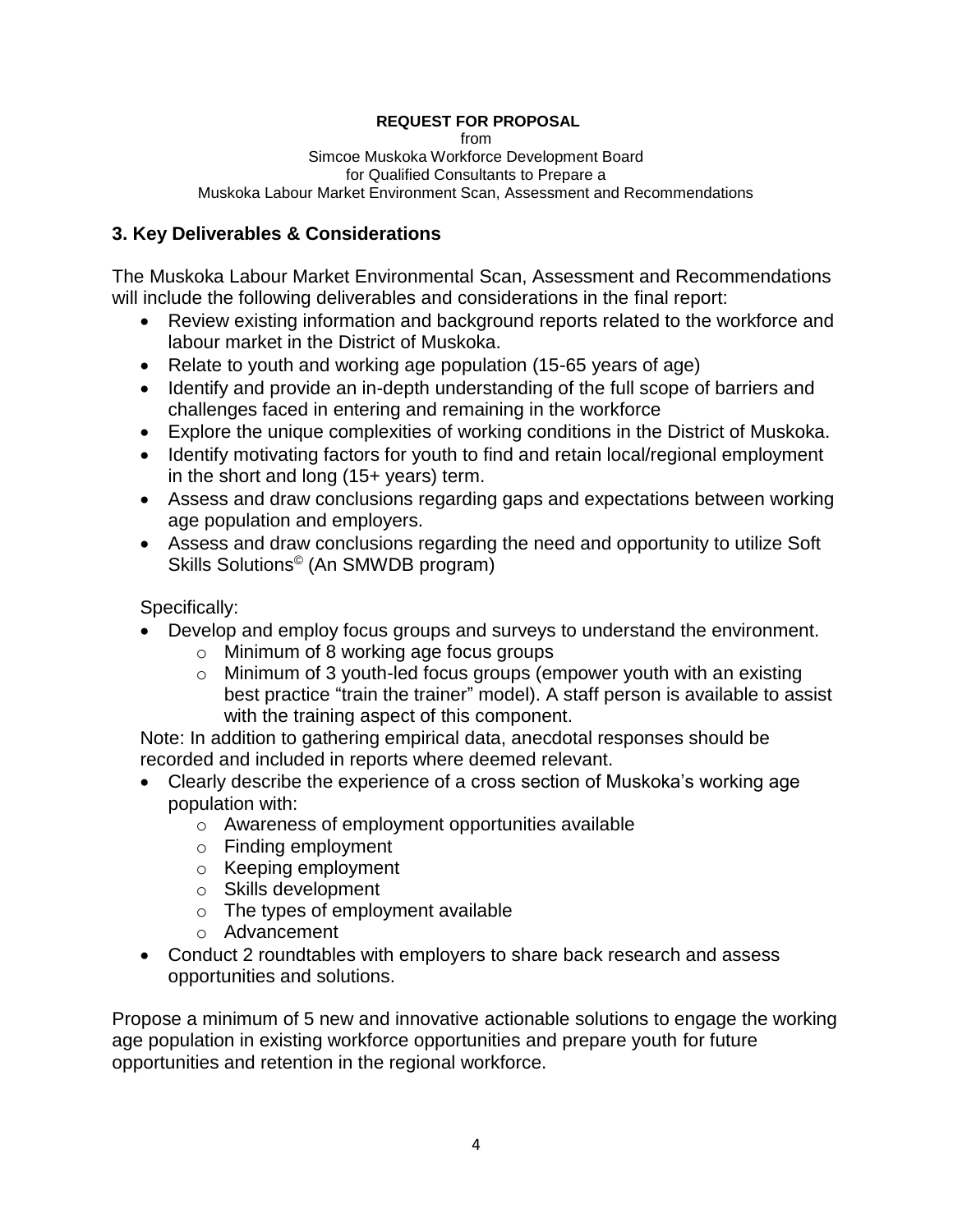from Simcoe Muskoka Workforce Development Board for Qualified Consultants to Prepare a Muskoka Labour Market Environment Scan, Assessment and Recommendations

#### **SMWDB/Consultant Meetings**

It is SMWDB's expectation that the selected proponent will meet with our team inperson at least twice prior to the launch of the consultations to review the consultant's plan and discuss the youth train-the trainer model. We also anticipate one teleconference or online meeting to discuss research tools and how the consultant will be identifying and engaging participants through surveys and discussion guides.

#### **Interim and Final Report**

To meet other future funding deadlines, an interim written report of findings will be due by Wednesday, November 2nd, 2018. A final written report to SMWDB will be required by January 31st, 2019.

#### **Design**

The project final report will reflect a professional design with quality images, an attractive cover page, practical layout, and content in a clear, easy-to-read font. The final report will be provided to SMWDB in electronic PDF form and two (2) printed and bound hard copies.

#### **Delivery**

The consultant will compile a draft document that will be forwarded by email to Simcoe Muskoka Workforce Development Board for review and feedback. The consultant will make all necessary revisions to the draft and, on approval by SMWDB, will be finalized.

Due to the short overall project timeline, the successful proponent will be required to submit bi-weekly project updates to the designated SMWDB project manager, Rob Shepard: [rob@smwdb.com.](mailto:rob@smwdb.com)These may be by e-mail and will not have to be formal in nature.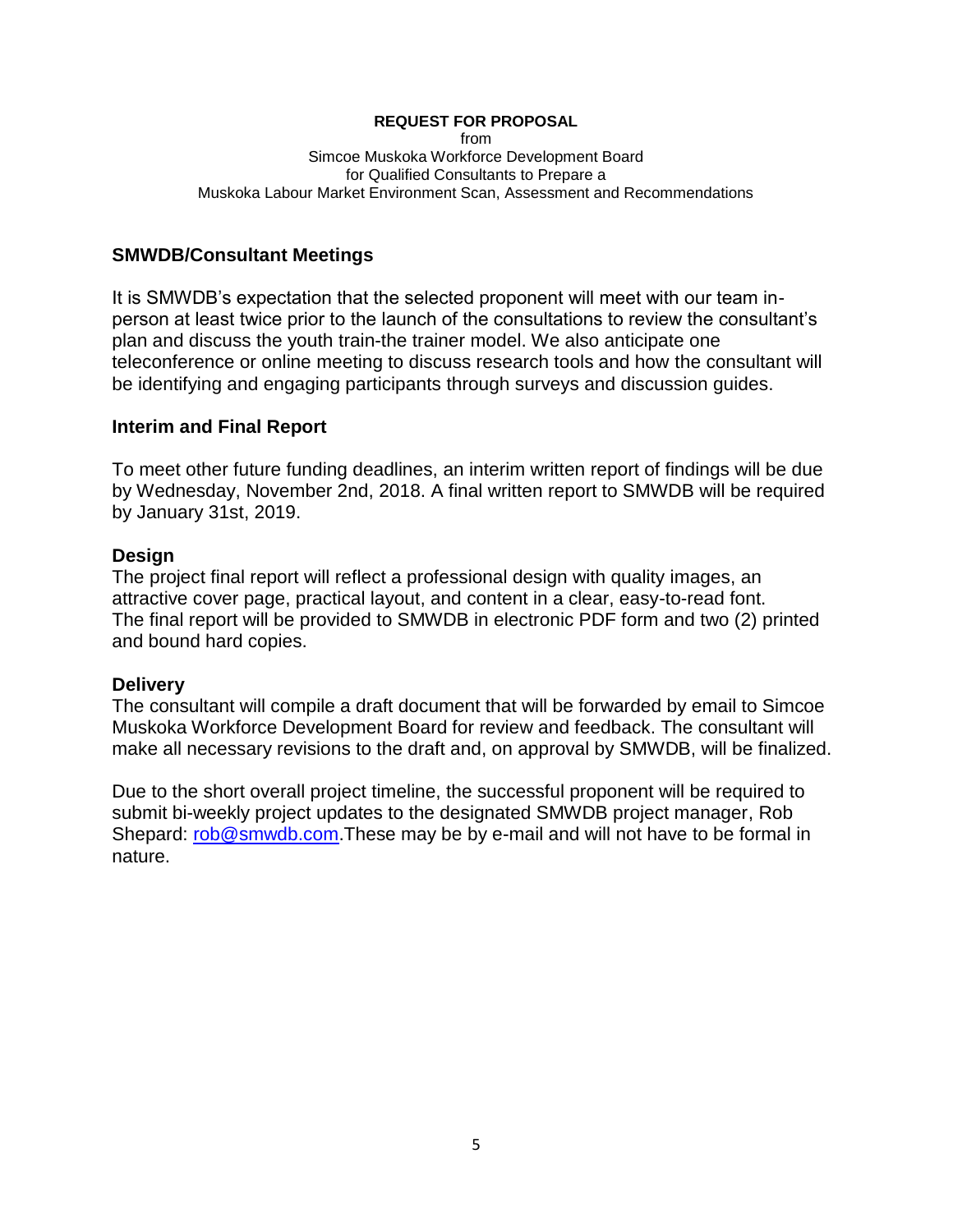from Simcoe Muskoka Workforce Development Board for Qualified Consultants to Prepare a Muskoka Labour Market Environment Scan, Assessment and Recommendations

## **4. Terms of Reference**

Research with this population will address questions such as:

- Resident perspectives on the nature of job opportunities in Muskoka
- What are the barriers to becoming and staying employed?
- How do we engage youth in the workforce and keep them engaged?
- What supports are needed for the unemployed/underemployed to re-enter the workforce and obtain meaningful employment?

The community involved expects to get a better understanding of the workforce's perspective on how all parties can move forward to address the emerging workforce issue in Muskoka to ensure that meaningful, full time employment opportunities remain and increase in the region. The research obtained will assist in forming the basis of a strategic action plan to help Muskokans obtain meaningful employment and stay employed, while addressing the labour challenges facing businesses in Muskoka.

Actions related to programming and services will be identified as a result of this research.

There are a number of local and regional stakeholders who will provide various types of assistance as needed to contribute to the success of this project. These informal partners are expected to provide additional insight on barriers and opportunities, space for meetings, connections and communications to employers, youth and the working age population.

The project will culminate by convening members of the working-age population (including those on Employment Insurance and Ontario Works), employers, and related stakeholders to determine feasible practices to support the development of a more prosperous workforce in Muskoka.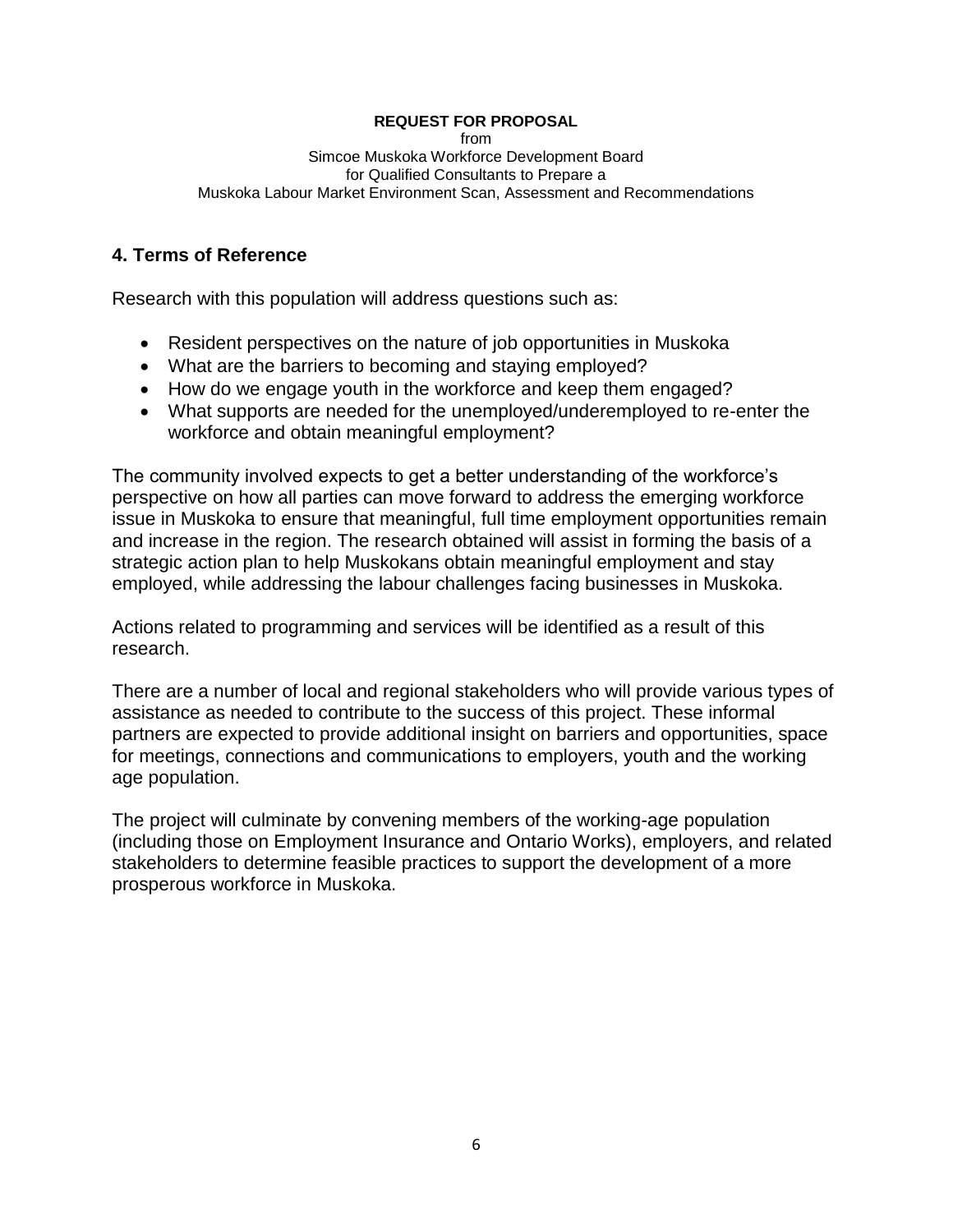from Simcoe Muskoka Workforce Development Board for Qualified Consultants to Prepare a Muskoka Labour Market Environment Scan, Assessment and Recommendations

# **5. Proposal Budget**

Budget Proposals must clearly detail a summary of project costs including a proposed payment schedule, cost breakdown by item or actions required to complete the project, billing rates, and hours for key personnel involved in the assignment. The maximum budget for the project cannot exceed \$42,000.00 CAD, excluding taxes. All out-ofpocket expenses will be the responsibility of the consultant and should be included in the calculations.

Additional funds are available for the following requirements and will be administered by SMWDB based on invoices submitted by the successful proponent: These will include but not restricted to:

Food and venue fees for:

- Working Age Focus Groups (6)
- Youth-led youth Focus Groups (3)
- Employer Roundtables (2)

Printing costs associated with the above activities

Please note that project payments will be staged in accordance with project milestones. Please submit your proposed payment schedule as part of your submission.

# **6. Proposal Timeline**

Proposals must clearly detail a proposed timeline that includes project initiation, key milestones, and project completion. **The project completion date and final report must be submitted not later than 4pm on February 28th, 2019.**

# **7. Proposal Requirements**

The proposal must include:

- Name, company name and experience of the consultant in doing this type of project
- Any name(s) and qualifications of team assigned to develop the project, including their roles and estimated time allocation for each person
- Workplan, timelines, budget
- Minimum three (3) references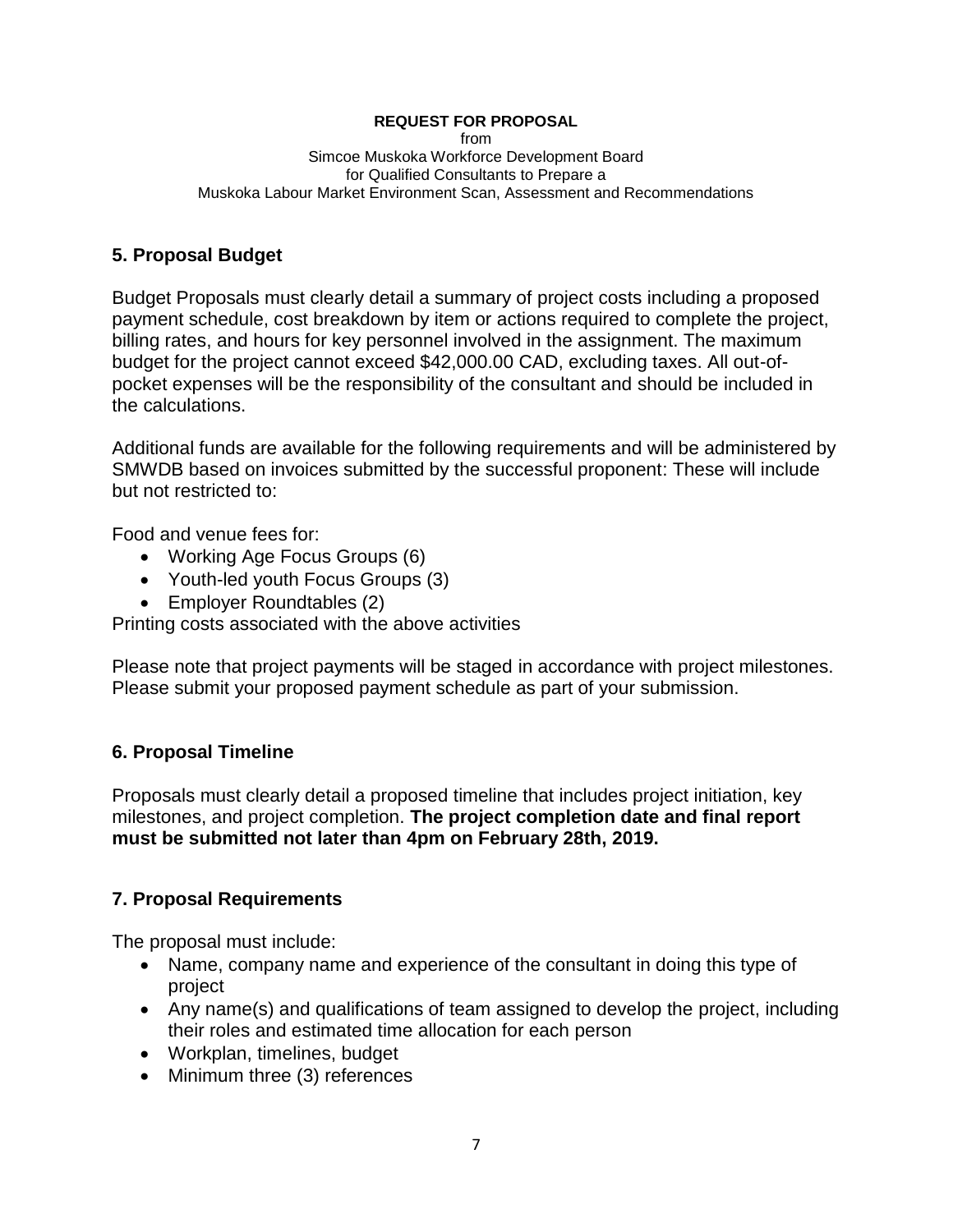from Simcoe Muskoka Workforce Development Board for Qualified Consultants to Prepare a Muskoka Labour Market Environment Scan, Assessment and Recommendations

• The proponent must submit three (3) bound hard copies of their proposal as well as a digital copy of the same document in PDF format via e-mail by the stated deadline.

## **Interested consultants must submit their proposal by the deadline: 4:00pm on September 28, 2018 to:**

Susan Laycock Executive Director Simcoe Muskoka Workforce Development Board 18 Alliance Blvd. Unit 22 Barrie ON L4M 5A5 Office: 705.725.1011 Toll Free 1.800.337.4598 Cell/Text: 705.817.9916 E-mail: susan@smwdb.com

Please note that all submissions received after the deadline will not be considered. Hard copies submitted will not be returned in the event that a submitted proposal is received after the deadline.

If a proponent requires clarification on any information in this RFP or has any other questions, they should address inquiries to Rob Shepard (rob@smwdb.com) in a timely manner before the submission deadline. SMWDB is not responsible for inquiries lost due to any failure of electronic/digital communications. Proponents are encouraged to contact the SMWDB representative if they do not receive a timely response to an inquiry.

# **8. Proponent Selection Process**

All eligible proposals will be judged on a rating scale with the following criteria:

- Proponent's overall understanding of the goals and outcomes of the project
- Qualifications and experience of the Proponent as they relate to the project requirements
- Qualifications and experience of team members (if any) proposed by the Proponent
- Demonstration of a clear understanding of the project budget and timeline requirements
- Overall clarity and readability of the Proponent's submission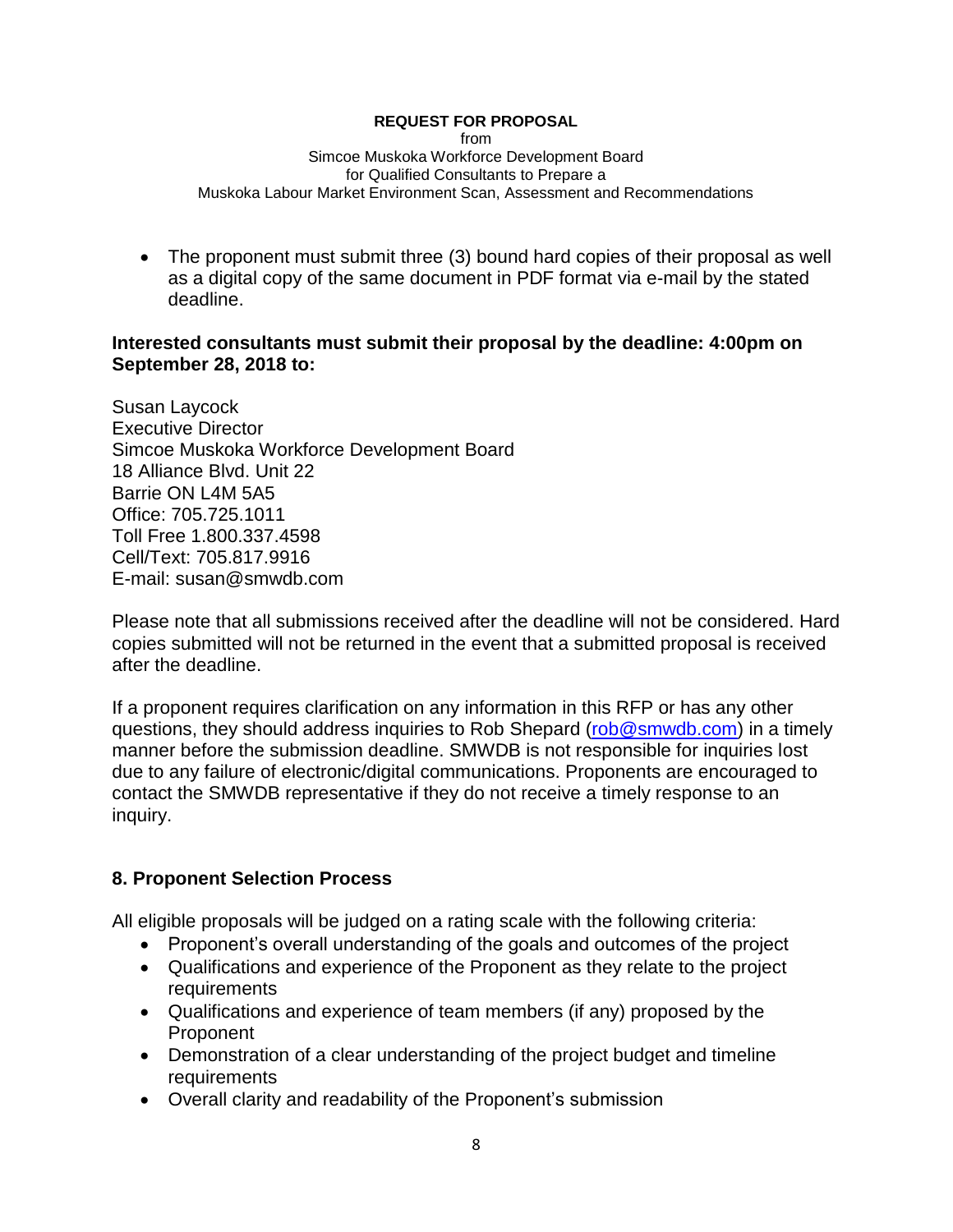from Simcoe Muskoka Workforce Development Board for Qualified Consultants to Prepare a Muskoka Labour Market Environment Scan, Assessment and Recommendations

All proponents must agree to an interview by members of the selection committee if requested. This may be held in-person, by telephone or online (Skype or other application) as mutually agreed between SMWDB and the Proponent.

## **9. Additional Information**

If the Proponent believes that additional business interviews or other community collaboration activities are necessary to generate information that will enhance the outcome and value of the final project outcome, a detailed recommendation is to form part of the proposal.

## **10. Miscellaneous**

a) Proposal Expenses: Any risk, cost and expenses incurred by each Proponent in, or arising from, the preparation of Proposals or any associated presentation, discussions or negotiations, shall be the sole cost and expense of the Proponent. SMWDB shall not under any circumstances be responsible for the payment or reimbursement of the same.

b) Conflicts of Interest: Any material familial, social, financial, commercial or other interest that the Proponent (or any director, shareholder, employee or representative of the Proponent) has with any employee or representative of SMWDB (or any contractor of the SMWDB) should be disclosed in your Proposal. Such disclosure will generally not of itself disqualify a Proponent but must be frankly and honestly disclosed so that proper safeguards can be employed to avoid any actual or perceived unfairness or bias.

c) Confidentiality: Any information provided by, or obtained from, SMWDB in connection with this RFP, and the terms of any contract ultimately entered into, is confidential information held for the benefit of the SMWDB and shall not be disclosed or released by the Proponent (or used by the Proponent for purposes other than responding to this RFP) without SMWDB's express written consent.

d) Freedom to Contract: SMWDB is not obliged to accept any of the Proposals submitted in response to this RFP and may terminate this RFP process at any time without notice. SMWDB is not obligated to accept the lowest bid.

e) No Legal Rights Created: Without any limitation to or by the foregoing, nothing in this RFP or in any communications, discussions or negotiations made or entered into pursuant to this RFP or in any further statements or information made or provided by the SMWDB or its representatives give to any Proponent any legal rights whatsoever